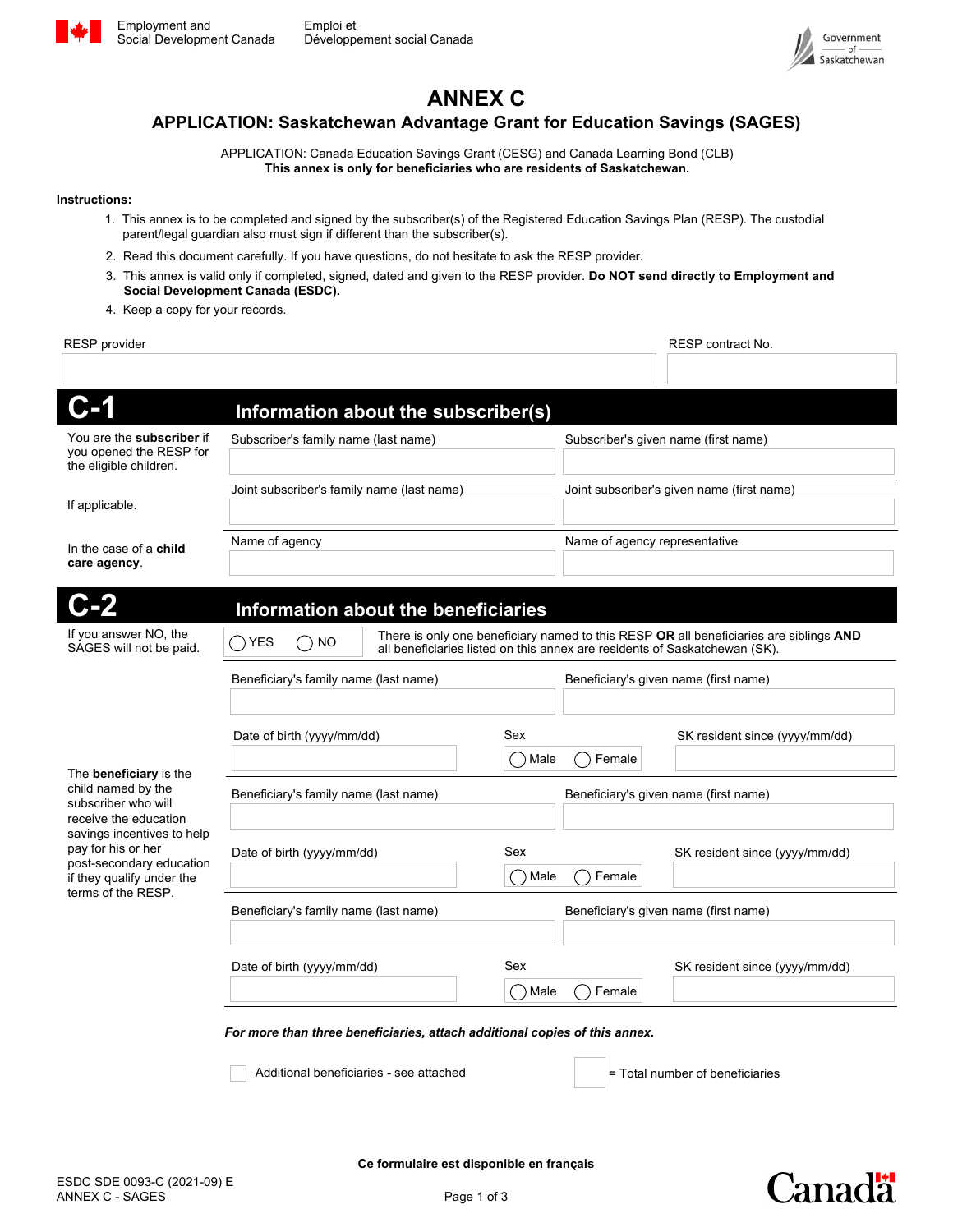

$$
\frac{1}{2}
$$



This section explains the conditions under which the grant will be paid into an RESP.

You must read this section and sign to receive the grant in this

RESP.

### **Conditions for payment of the SAGES**

- 1. In order for the SAGES to be paid, the beneficiary must be resident of Saskatchewan at the time a contribution to the RESP is made.
- 2. The SAGES may be paid only if the RESP has one beneficiary or, if there is more than one, all beneficiaries are siblings.
- 3. If the beneficiary is 16 or 17, at least one of the following must have occurred in order for the beneficiary to be eligible for the SAGES:
	- In any four years before the end of the calendar year in which the beneficiary turned 15, a total of at least \$100 per year must have been contributed to one or more RESPs in respect of the beneficiary, and not withdrawn. **OR**
	- A total of at least \$2,000 must have been contributed to one or more RESPs in respect of the beneficiary before the end of the calendar year in which the beneficiary turns 15, and not withdrawn.

#### **Declaration and consent**

I authorize the RESP provider to ask the trustee to apply for the SAGES in respect of the beneficiaries.

I confirm that the beneficiaries are residents of Saskatchewan and I agree to inform the RESP provider if, at any time, there is a change in the beneficiaries' circumstances.

I authorize that the information related to this RESP be used for the purposes of administering the SAGES.

I understand that the *Privacy Act* (Canada) gives me (or my authorized representative) the right to access or request<br>correction to my personal information and the beneficiaries' personal information (as applicable) kept government file.

I confirm that I have read and understood this document, including my privacy rights found in Section C-5, and I consent to the use and sharing of my personal information and the beneficiaries' personal information (as applicable).

Subscriber's signature Date (yyyy/mm/dd)

Joint subscriber's signature (*if applicable*) Date (yyyy/mm/dd)

To be completed only if different than the subscriber/joint<br>subscriber

Custodial parent/legal guardian's signature **Date (yyyy/mm/dd)** Date (yyyy/mm/dd)

Custodial parent/legal guardian's name (please print)